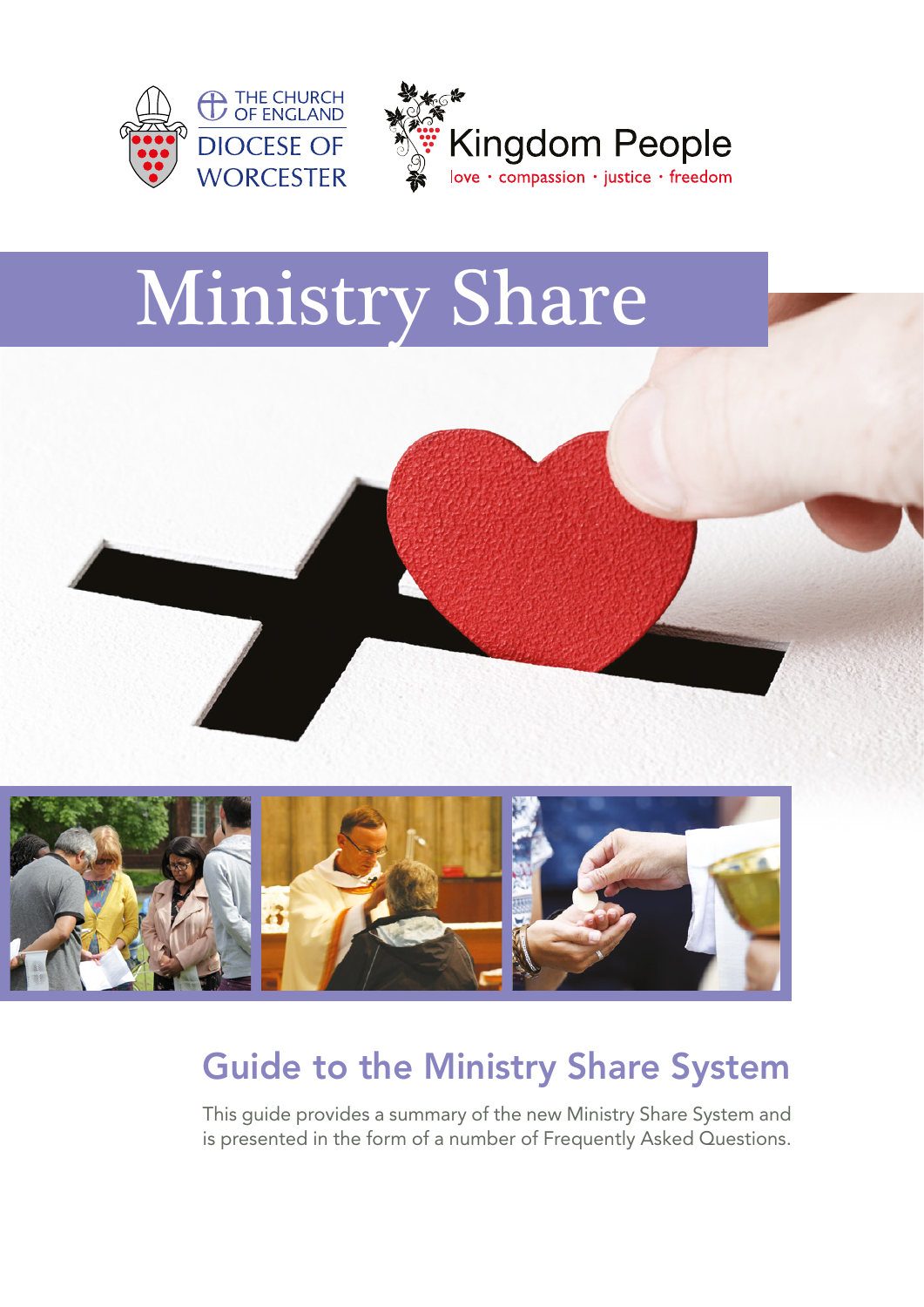# Your guide to the Ministry Share System

To help you locate what you're after you will find questions about:

- Overview of the system
- How the system works Page 3
- Dividing the share requested between churches within the benefice Page 5
- What do to if you think your income banding is wrong Page 6
- Lowest Income Community Funding Page 6
- Transitional arrangements, including the Ministry Support Fund Page 7

If you would like any help or have any questions, please contact: Chris Boden, Diocesan Stewardship & Resources Officer cboden@cofe-worcester.org.uk | 07943 326411

More information on ministry share, can be found at:

www.cofe-worcester.org.uk/ministry-share

# **Overview**

### What is Ministry Share?

Ministry Share is the new name for our Parish Share Scheme. Each year, every parish is asked to contribute financially to the Diocese in order to pay for ministry, and Diocesan Synod has agreed that from January 2022, our new method of calculating this should be explicitly based on the amount of ministry received in each benefice, and so we are renaming it Ministry Share.

### Why doesn't the National Church pay for this?

Whilst the National Church may look rich on paper, much of the Church's wealth is tied up in buildings, such as vicarages, or in endowments, where the capital cannot be spent. So, while the National Church does help contribute to the costs of some ministry, it cannot cover all of it. Overall, 70% of the Church's annual income comes from the donations and generosity of those who attend our churches, and so some of this is needed to pay for ministry.

### Why do we need to change the system?

In 2018 only 76% of the Parish Share requested was actually paid, leading to a £1 million deficit in the Diocese's finances. Our current Fairer Share system also penalised parishes for growing and led to large changes in request as the income surveys were rerun.

The new Ministry Share deals with these issues – it should be stable, your request should only change with the annual increase in stipends, or if the levels of ministry you are receiving changes. It has been used for more than 20 years in some dioceses, making it durable, and the system is transparent, so that we will be able to clearly show the links between Ministry Share and the Diocesan budget.

#### Does this mean we will have another new system in a few years?

No, one of the reasons this wealth-adjusted cost of ministry system was chosen was its stability. Many dioceses that use this method for calculating Share have been doing so for over 20 years, with one for over 30 years.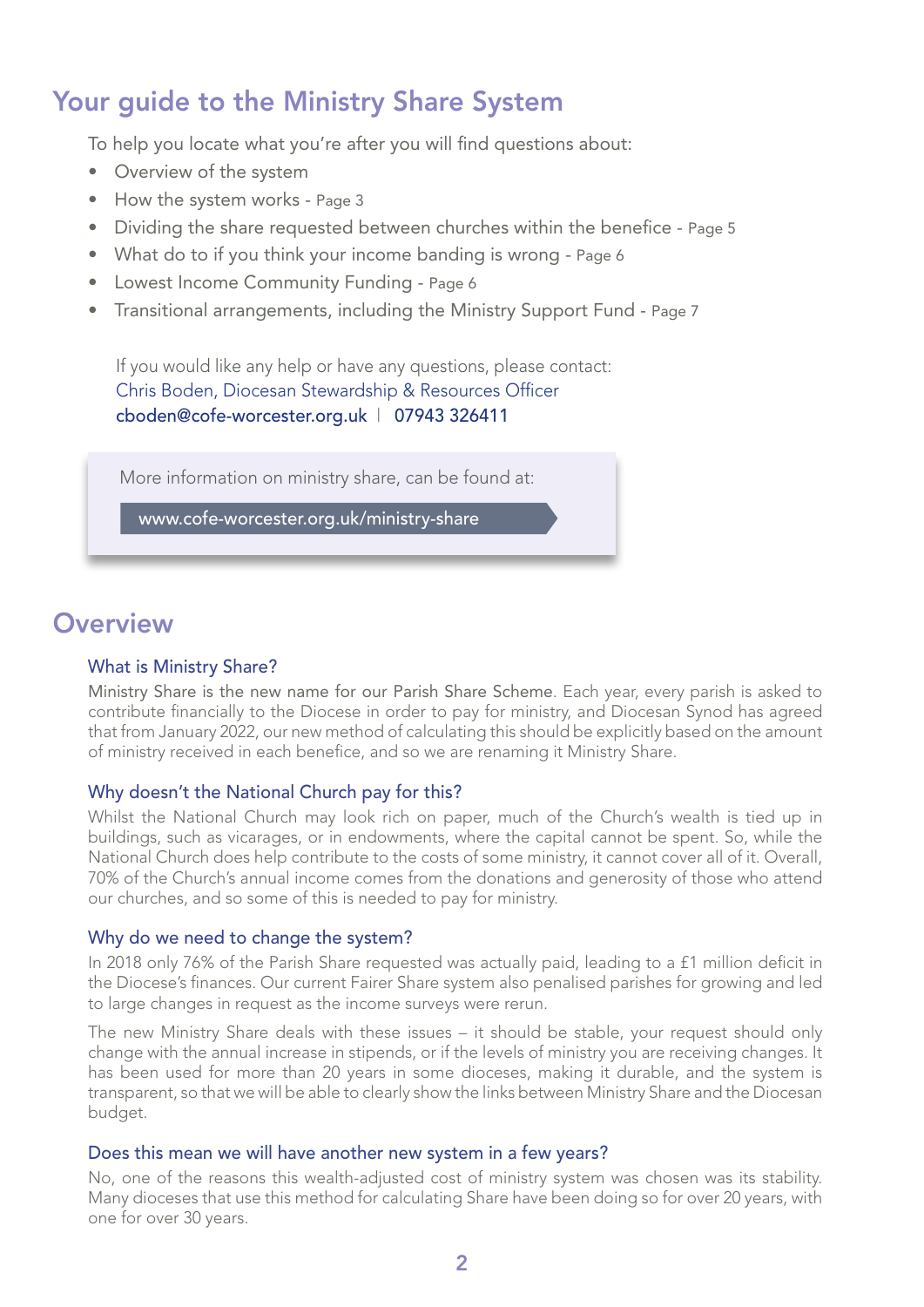# How does it work?

## The basis of our new Ministry Share System

Ministry Share will allocate to each benefice (or area covered by a Minister), an amount of Share equivalent to the cost of that ministry adjusted for the average incomes of the benefice's church members.

For a benefice with an income similar to the average across the Diocese, the Ministry Share request will be £64,500. If that benefice has two Ministers, the Share request will be £129,000 (£64,500 x 2).

## How will the Ministry Share be spent?



The cost of each full-time stipendiary (paid) member of the clergy in the Diocese is broken down as follows:

- £41,043 is spent on their stipend (salary), National Insurance, pension and moving grants.
- £9,890 is spent on their housing and associated bills.
- £12,975 is spent on the cost of training new priests (ordinands and curates).
- £2,881 is given to the National Church to help support central costs.
- £9,089 is used for Parish and Area Support, such as the archdeacons, safeguarding, the ministry team and stewardship.
- £9,587 is spent on Central Diocesan Support, including finance, HR and communications.

A further breakdown is available at www.cofe-worcester.org.uk/ministry-share



### Doesn't the Diocese have any other income to pay these costs?



- We are blessed to also have some additional income. For every stipendiary minister we have:
- £12,127 coming in through diocesan income, such as rent, dividends and interest.
- £5,053 coming in through diocesan fees for certain services, such as funerals and weddings.
- £2,167 coming in through savings from parishes currently in vacancy.
- £1,632 coming in through other income streams.

This leaves about £64,500 to be covered through the Ministry Share, roughly equal to the cost of the stipend, housing and training for a full-time minister.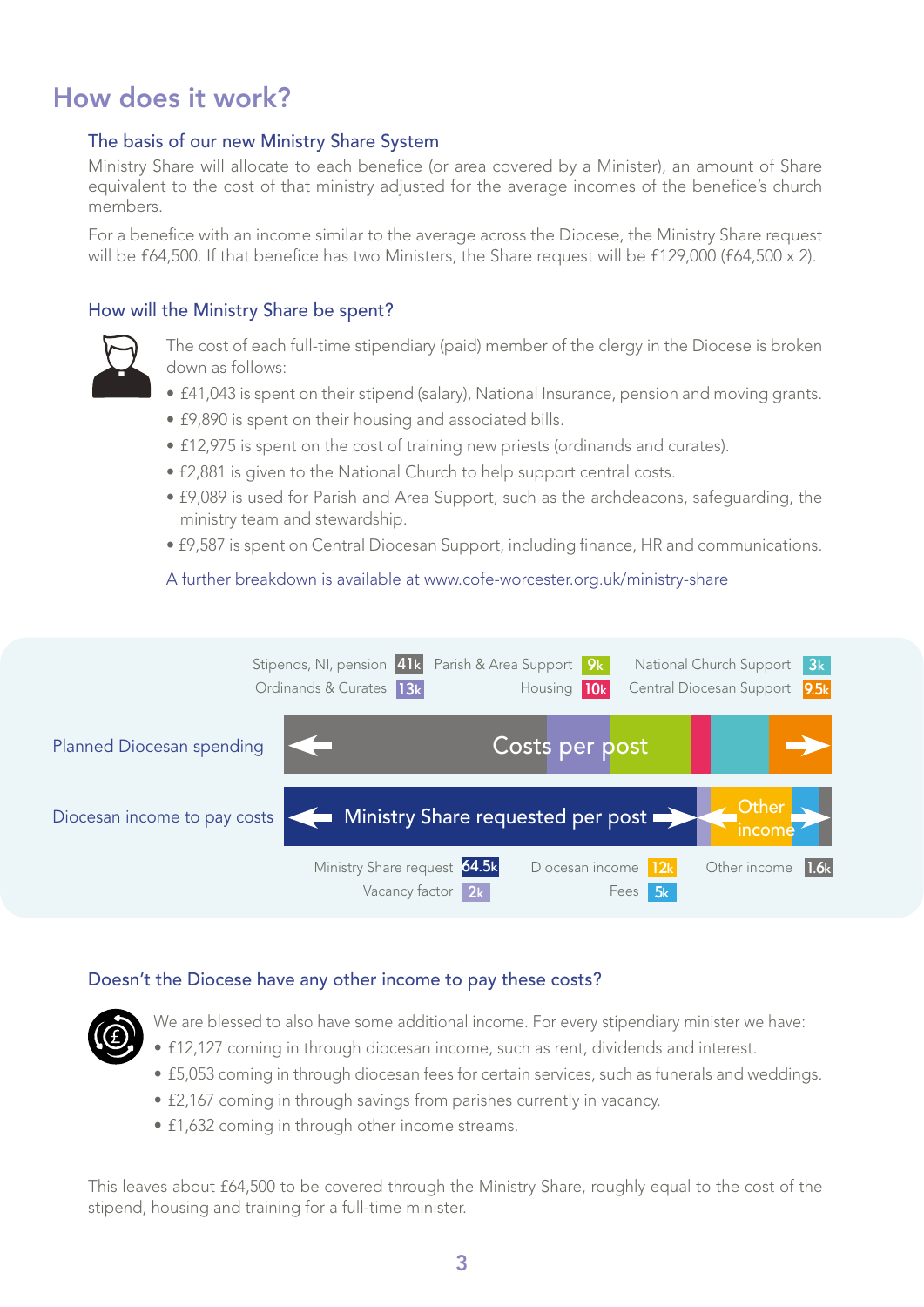# What if our vicar is Self-Supporting or part-time?

The great thing about Ministry Share is that we are able to easily and transparently adjust the request depending on the ministry in a particular benefice. As Ministry Share is roughly equivalent to the cost of stipends, housing and training, in cases where clergy or lay ministers do not incur these expenses, the Share request will be reduced accordingly.

For example, if a Self-Supporting Minister (SSM) does not receive a stipend or live in a diocesan house, the Ministry Share request for their benefice would only be the training costs.

Similarly, if an incumbent is not full time, but for example, is 80% equivalent, the stipend and training element would be reduced to 80%, but the housing cost allocated at 100% (as they will still need a whole house!).

For full details please see our Ministry Share webpage: www.cofe-worcester.org.uk/ministry-share.

### What if we are in vacancy (are in between incumbents)?

Savings made when parishes are in vacancy are averaged out across the Diocese (see above), so if the ministry in your benefice is expected to be the same going forward (e.g. a new vicar is being recruited), then your Ministry Share level will not reduce. This is a more straightforward approach than the Ministry Share going down and then back up again, which has not been found to work well in other dioceses.

## Will we need to pay more Ministry Share if we have a curate?

No, the costs of our ordinands and curates is averaged out across the Diocese as these are training posts.

## Why do we need to make any adjustment for income?

We strongly believe in the biblical principle that those who have more help those who have less.

We want to ensure that those benefices that have a lower average income are still able to afford ministry and are helped by those who can afford to give a little bit more.

## How does the income adjustment work?

The income adjustment is worked out in bands comparing each benefice's average income with the average income across the Diocese. If your average income is between 20% and 30% more than the Diocesan average, your cost of ministry will be multiplied by 1.2 (increased by 20%), and if your average income is between 20% and 30% less than the Diocesan average, your cost of ministry will be multiplied by 0.8 (decreased by 20%).

| Average Income            | <b>Below</b>        | £11,572                | £13,226                | £14,879      | £18,185              | £19,838              | Over                 |
|---------------------------|---------------------|------------------------|------------------------|--------------|----------------------|----------------------|----------------------|
|                           | £11,572             | $-£13,226$             | $-£14,879$             | $-£18,185$   | $-£19,838$           | $-£21,492$           | £21,492              |
| % Relative to             | More than           | 20 to 30%              | 10 to 20%              | 10% below    | 10 to 20%            | 20 to 30%            | More than            |
| Diocesan Average          | 30% below           | below                  | below                  | to 10% above | above                | above                | 30% above            |
| Income Adjustment         | x0.7<br>(30% lower) | x0.8<br>$(20\%$ lower) | x0.9<br>$(10\%$ lower) | Unchanged    | x1.1<br>(10% higher) | x1.2<br>(20% higher) | x1.3<br>(30% higher) |
| <b>New Ministry Share</b> | £45,150             | £51,600                | £58,050                | £64,500      | £70,950              | £77,400              | £83,850              |

### How is average income calculated?

In 2018, we ran a survey of incomes in each parish across the Diocese, and this gave us the average income for each parish. We are using these results to calculate the average figure across each benefice or area of Ministry through a weighted mean to take into account different congregation sizes.

# Why are you using the 2018 data when things have changed significantly since then?

We realise that things may have changed, especially over the past 18 months. However, with many church buildings only just reopening and focussing on the pastoral care of their congregations, we felt it would be inappropriate to conduct another survey at this time.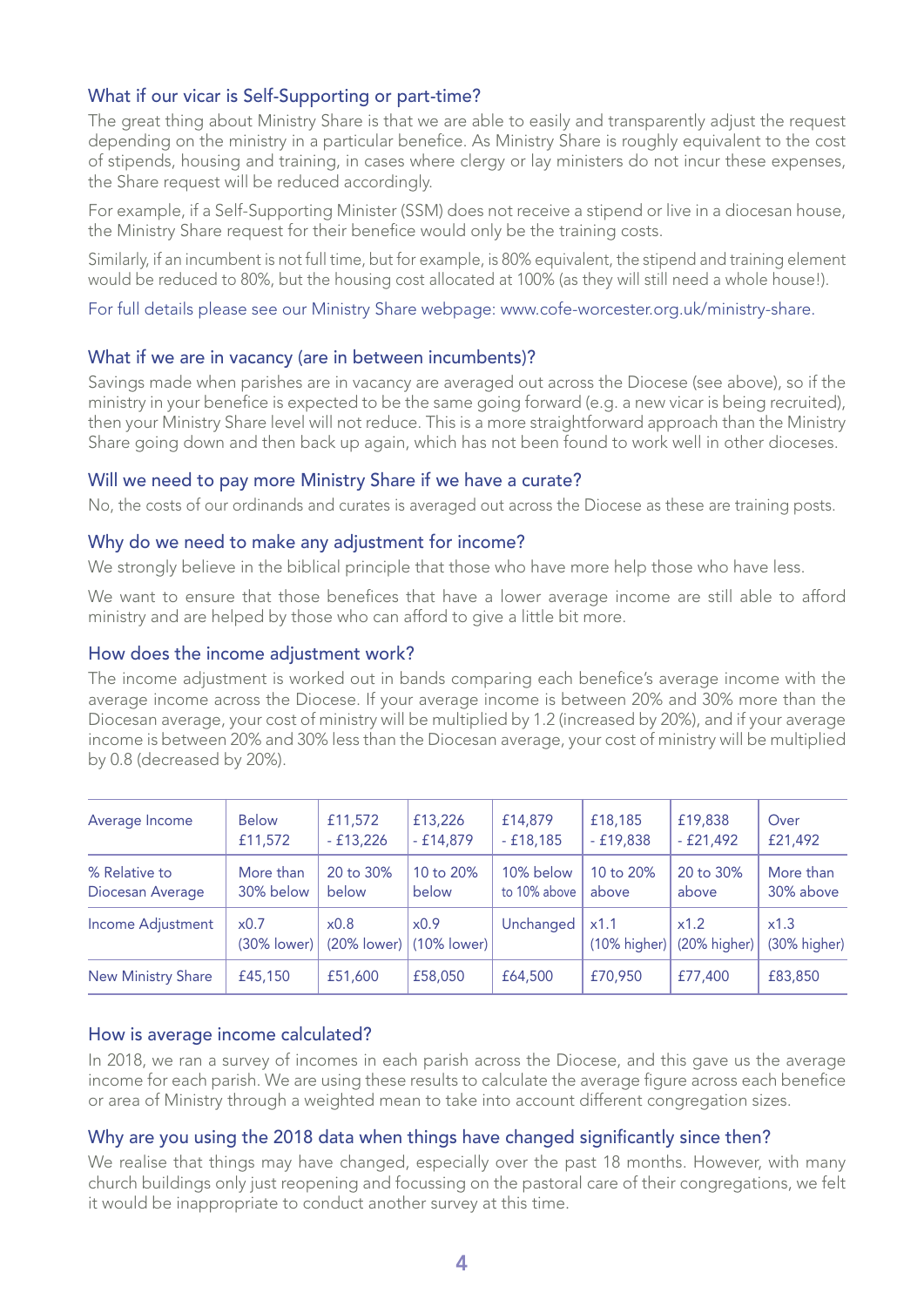This approach has been found to be robust and work in other dioceses, because:

- It is applied at the benefice level with larger numbers of congregation members.
- While your congregation may have decreased (or increased) due to the pandemic or other factors, this may not have affected the average income, especially relative to the average of all churches in the Diocese. It would only have affected the average if the people leaving or coming were of a significantly different income level to the average.

While your church may have changed, it has not necessarily changed enough for your benefice to have moved income bands. However, if you feel that your benefice has had a significant change to its average income, there is an opportunity to appeal to change the income adjustment that is applied. This is detailed further below.

# Dividing Ministry Share between Churches



# Why do we have to split our Share request over the Benefice?

While the WDBF could have divided the Ministry Share between the parishes or churches of a benefice, it would have needed to be a one method fits all approach. By asking you to split Ministry Share, and with the WDBF being there to offer help when it is needed, it means that you can choose a split which best suits your situation and can be adapted as your situations change.

# How should we split the share between us?

It's your choice! There are several ways that you could split Ministry Share and some of these are given more detail in the letter that has been sent from John Preston to each benefice. Here are a few ideas:

- If you already have a way of splitting costs over the benefice, such as for a shared administrator, you may want to use the same split.
- Using the same proportions as the previous parish share was requested.
- Using the same proportions as the previous parish share was contributed.
- In line with ministry allocation.
- In line with the number of your church members or electoral roll.

Most importantly, there is no golden rule, and you should consider as a benefice what will work best for you. Once you've put a system in place for 2022, it is likely that you will take the same approach in subsequent years. However, it shouldn't be set in stone; if one church has a very good financial year, it may want to help the other churches in your benefice and contribute more Share that year.

# Practically how do we agree Ministry Share with our Church's PCC and then as a Benefice?

You can organise to discuss how to split the Ministry Share in whatever way best suits you and your circumstances, however, we would suggest this kind of process:

- 1) Individual PCC/DCC Treasurers meet with the Incumbent as Chair, to suggest an approach to splitting the Ministry Share.
- 2) The PCC's/DCC's meet individually to discuss if they agree to the split.
- 3) Individual PCC/DCC Treasurers meet again with the Incumbent to confirm the split.

It may be helpful to appoint a common person who will attend all these discussions.

# What if we are in vacancy?

If you are in vacancy, it is important to have someone who can attend all the meetings, and so be able to see what common threads and worries occur. It could be the Lay Chair of your PCC (especially if you are a single PCC with multiple churches); it may be a retired member of clergy in your benefice, the Area Dean or another priest who has taken temporary responsibility for you.

If you do not have anyone to ask, please get in touch with Chris Boden, and we will be happy to help.

# What if we can't agree the split between us?

This may be the first conversation you have had as a benefice, and even if not, it may be a difficult conversation to have, and so not all may agree. If this is the case, please get in touch with Chris Boden, and we will make sure that there is someone available to come and help facilitate these discussions.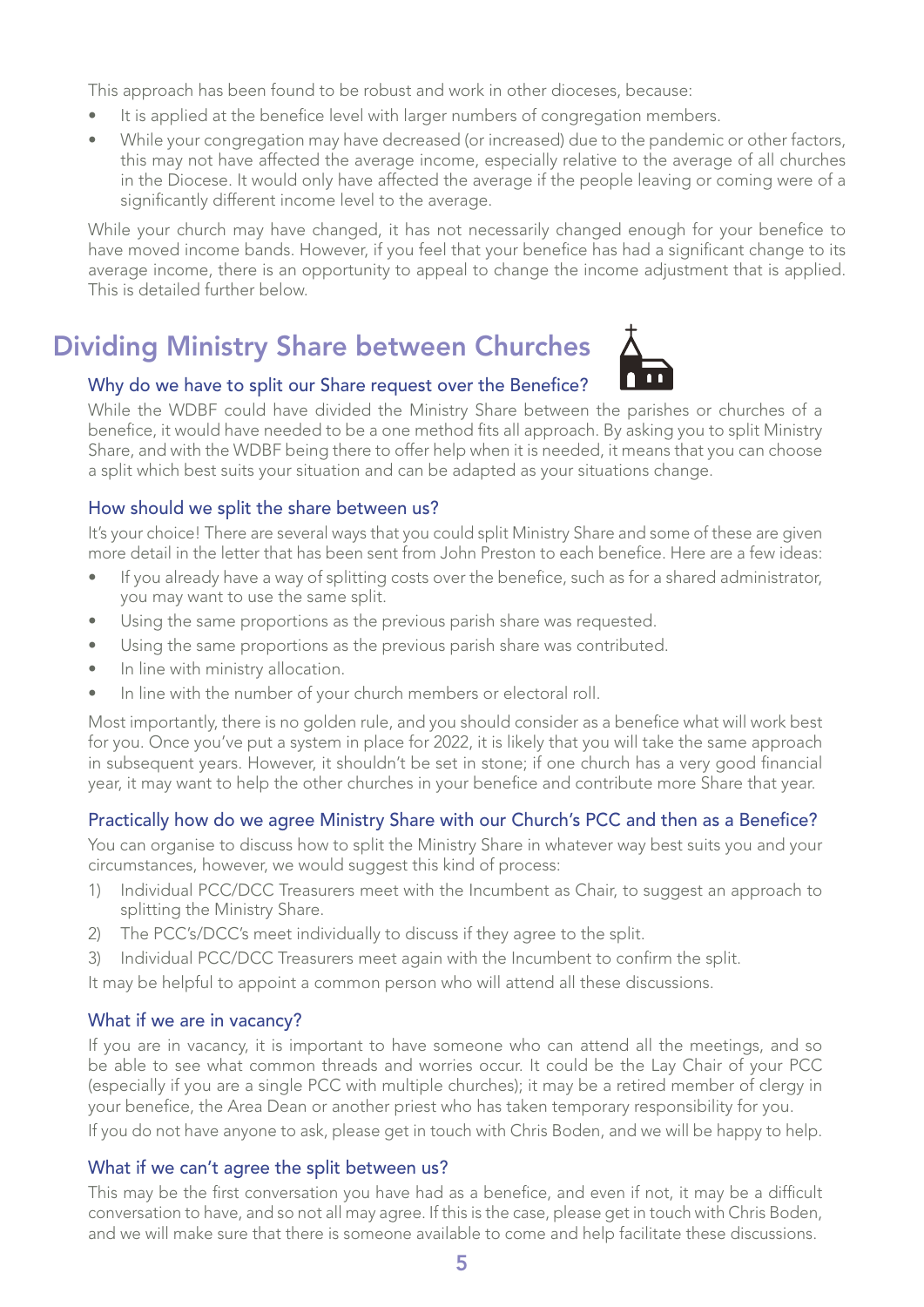# Appealing the change income band

#### What if we think we are in the wrong income band?

If you think you are in the wrong income band as a benefice, the first thing to do is to contact the Chris Boden, who will be able to give you more information about where you sit within the band and see how likely it is that you would move bands. He will also help guide you through the appeals process and help you with collecting the data that will be asked for from the appeals board.

#### How do we appeal?

Just after Easter each year, there will be a meeting of Area Deans and Deanery treasurers, to consider appeals to change bands. In order to appeal you will need provide some data and information in preparation for this meeting. Please register your desire to make an appeal by the end of the previous year with Chris Boden, who will then help you with collecting the information that will be required.

### We have significantly decreased or increased the number of people in the parish so why have we not changed bands?

There could be two reasons behind this, firstly that while the parish has changed significantly, the benefice has not. For example, your church may have reduced from 20 people to 15 (25%), which is significant for you, but if there are 100 people in the benefice, the reduction is only 5%. In this case you may want to talk again as a benefice about how the Ministry Share is split between you.

Secondly, it could be that the number of people has changed but the average income has not, as those who have come or gone sit in your benefice's average. In both these cases we would like to have some longer-term conversations about the level of ministry received by your parish.

# Lowest Income Communities Funding

#### Is there any extra support for our poorest parishes?

The National Church gives dioceses some money to support ministry in the most financially deprived areas of the country. In our Diocese about two-thirds of this is passed on to qualifying parishes to help support their ministry (e.g. by using it to pay Ministry Share) in the form of Lowest Income Communities (LInC) grants and one third used to fund specific projects/resources in these parishes. If you are a LInC parish, you will be able to apply each year for support

### How do we find out if our benefice is eligible for this?

You will be told if you are eligible or not in the letter sent to your benefice at the end of August. If you think there has been a mistake, please let Chris Boden know and he can check for you.

#### How much could we get?

The amount you could receive will be linked to the population who live in areas of financial deprivation in your benefice. How much will be available will depend on how many of our LInC benefices need to request this support.

#### How do we apply for a LInC grant?

Applications for a grant from the Lowest Income Communities funding will be made in the same way as applications from the Ministry Support Fund. There will be a simple form which will be required to be submitted by the end of March in a given year for a contribution towards that year's Share. (This gives time for budgets to be prepared for the coming year, to see where the previous year ended up and to get an initial assessment on financial progress during the year,) LInC grants may cover a multi-year period to provide future visibility and aid planning.

#### Are there any conditions?

We will ask you what ministry you are carrying out amongst your lowest income communities, as that is what the money is aimed to support.